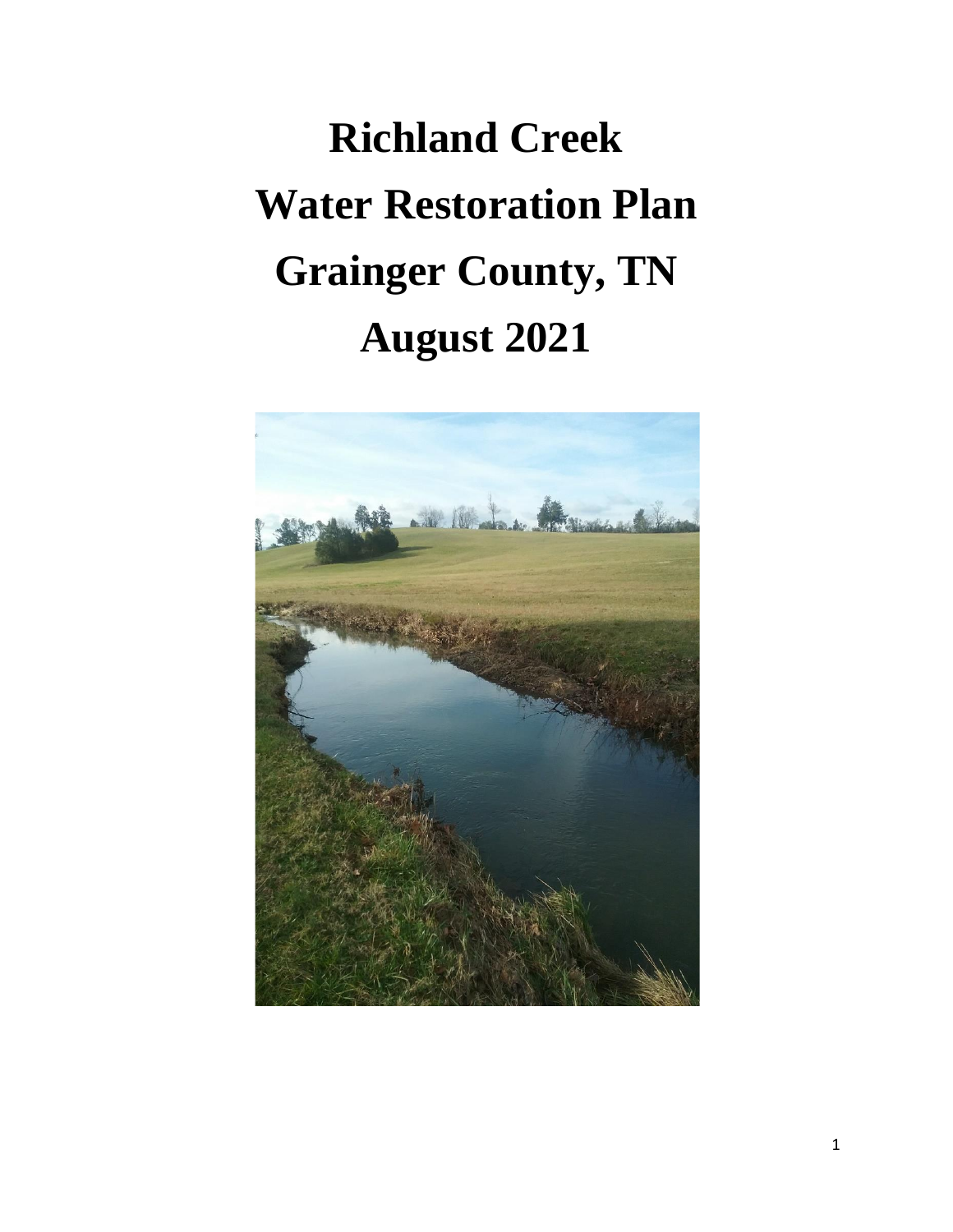# **Name of Project: Richland Creek Water Restoration Plan Lead Organization: Grainger County Soil Conservation District Watershed Identification: Richland Creek, Grainger County, HUC12: TN06010104018\_1000**

## **Causes and Sources of Nonpoint Source Pollution in the Watershed**

This document was jointly prepared by the Grainger County Soil and Water Conservation District and the Natural Resources Conservation Services as a plan to restore the biological integrity of Richland Creek, which is in Grainger County, Tennessee. This plan identifies the sources of stress that threaten Richland Creek and its varying tributaries. The information within this study has resulted in the establishment of objectives and goals designed to restore Richland Creek and all its tributaries, back to the classification of fully supporting their designated uses. Finally, this document was created following the EPA and Tennessee Department of Agriculture – Non-Point Source Program guidelines for a Watershed-Based Plan that includes each of its nine components.

Portions of this document were provided by:

- FINAL VERSION YEAR 2020 303(D) LIST OF IMPAIRED and THREATENED WATERS of TENNESSEE (April 2020)
- Natural Resources Conservation Service

Richland Creek has a Water Assessment Plan from the EQIP-NWQI program that has been approved for FY 2020. Richland Creek watershed is 42,391 acres and flows into the tailwaters of the Cherokee Dam, which is the Holston River. Tributaries include Rocky Branch, Buffalo Creek, Higgs, Highland Springs Branch, Leas Creek, Sprout Spring Branch and Frost Branch. The predominant land use in Richland Creek is deciduous forest, approximately 40% is pasture and hay. Very little cropland, less than 2 % is cultivated within the watershed. There are two small rural communities within the watershed: Blaine and Rutledge. The entire stretch is listed by TDEC as impaired by E.coli due to cattle grazing and lack of riparian vegetation. From observations on the ground over-grazing of pastures, grazing wet bottomland fields, and allowing cattle access to the tributaries and main creeks are contributing to the pollution of the area. The watershed streams host a diverse group of aquatic organisms including macroinvertebrates, freshwater mussels and snails. It is home to 47 species of fish including smallmouth bass, brown trout, rainbow trout, redline darter, and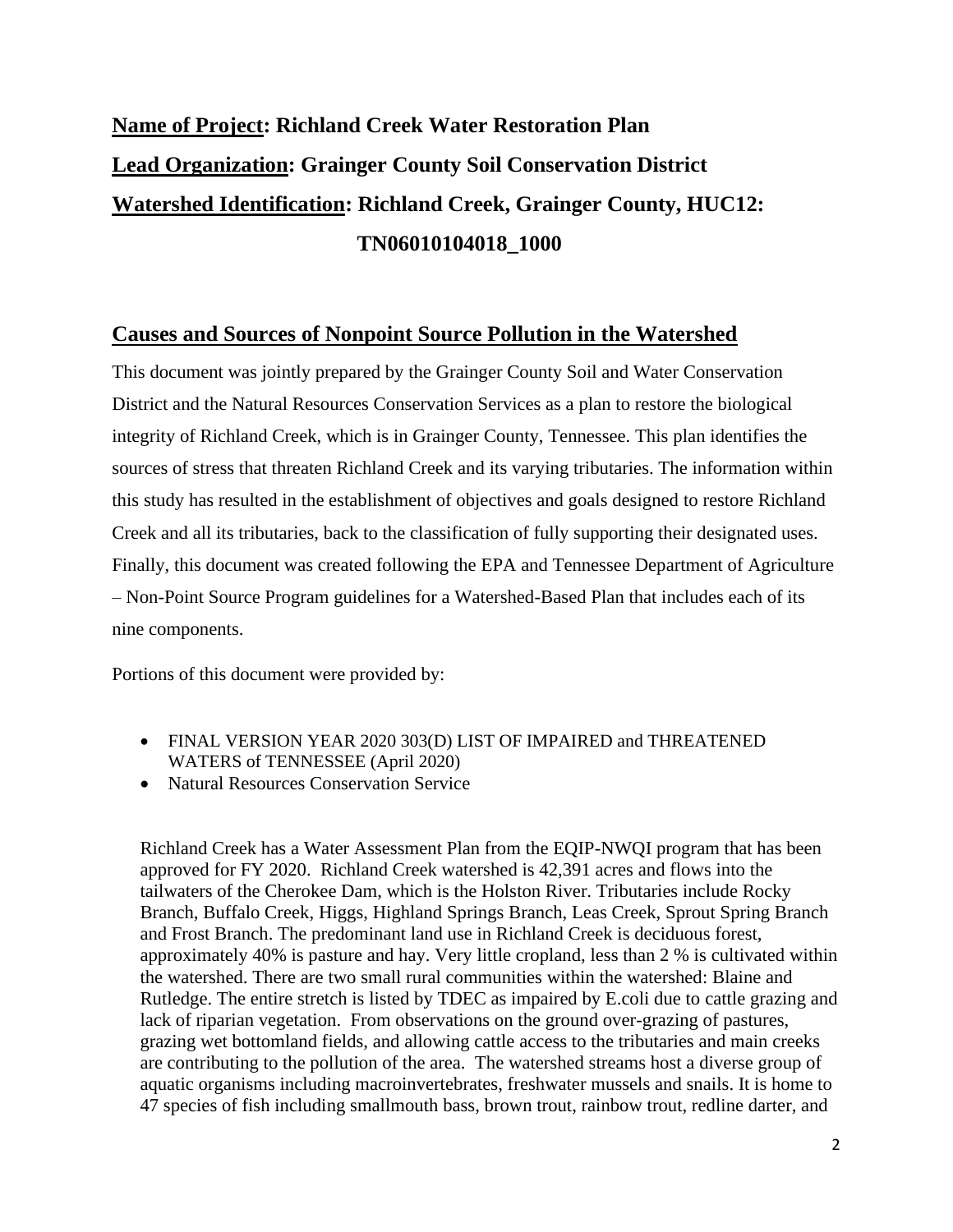bigeye chub. There are eight known rare fish species, eleven known rare mussel species, and one known rare snail species. Reduction of sediment and re-vegetating streambanks and riparian areas will provide improved habitat for a diverse fishery and aquatic habitat. More wildlife and wading birds will be attracted to the waters as additional riparian and terrestrial vegetation become available.

Education and outreach opportunities are available to work toward improving the septic tank systems function and quality, pasture/grazing situations, overstocking issues, streambank stabilization, aquatic organism passage, karst topography and sinkholes, promote wetland restoration, and provide education on appropriate grazing management.

#### **Estimate of Load Reductions**

The globally important Tennessee River Watershed, which includes Richland Creek is located in the Ridge and Valley province of Tennessee. Part of the Tennessee River headwaters, these free-flowing rivers are a leading national hotspot for biodiversity and imperiled species. Surrounding the rivers is a rural landscape that includes forests containing amazing wildlife and timber resources, livestock farms, sensitive caves which are critical to groundwater, family farms which support local communities, and small towns struggling to remain economically viable. Pollutants from agriculture runoff (suspended solids, high levels of nutrients and pathogens, and low levels of dissolved oxygen), and runoff from developed areas (dissolved solids, contaminants, illegal straight pipes, etc.) continue to threaten the species found in these rich waters. These stressors combine to impact water quality and human uses, as well as compromise the natural habitat of threatened and endangered species. Agricultural production comprises the dominant land use and is the largest contributor to nonpoint source pollution. Due to the loss of the vegetation and their vital root systems, the riverbanks are eroding actively, contributing many tons of sediment to the river annually, robbing landowners of valuable, productive soil and increasing treatment costs for local water utilities.

Due to the difficulties of precisely predicting the performance of management measures over time, the Tennessee NPS Program – Pollutant Load Reduction Estimation Tool to predict the effect of our BMP implementation program on the system.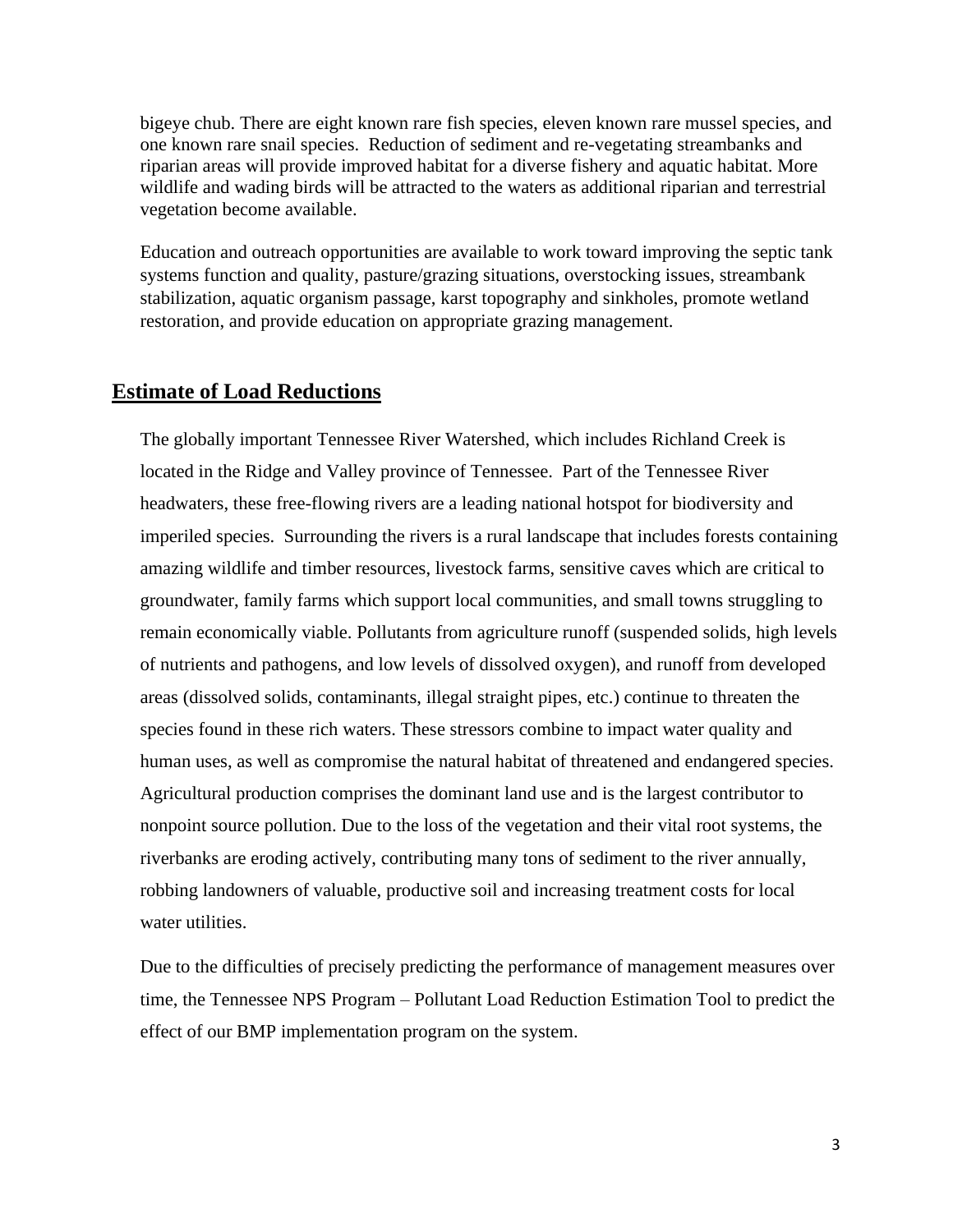| <b>BPM Name</b>            | <b>NRCS</b> | <b>Amount</b> | Unit     | <b>N</b> Reduction | <b>Estimated</b>      | Unit                 |
|----------------------------|-------------|---------------|----------|--------------------|-----------------------|----------------------|
|                            | Code        |               |          | <b>Factor</b>      | <b>Reduction in N</b> |                      |
|                            |             |               |          |                    | per year              |                      |
| Septic Improvements        | 006         | 5             | No.      | 119.28             | 596                   | Lbs. N/unit/year     |
| <b>Watering System</b>     | 614         | 5             | No.      | 70.23              | 351                   | Lbs. N/unit/year     |
| Pipeline                   | 516         | 5,000         | Feet     | 0.13               | 650                   | Lbs. N/foot/year     |
| Heavy Use Area             | 561         | 3,380         | Sq. Feet | 0.09               | 304                   | Lbs. N/sq. foot/year |
| Fence                      | 382         | 10,000        | Feet     | 0.25               | 2,500                 | Lbs. N/foot/year     |
| Critical Area              | 342         | 5             | Acres    | 100.04             | 500                   | Lbs. N/acre/year     |
| Streambank/Shoreline       | 580         | 200           | Feet     | 1.75               | 350                   | Lbs. N/foot/year     |
| Protection                 |             |               |          |                    |                       |                      |
| <b>Livestock Exclusion</b> | 472         | 10            | Acres    | 0.11               | 1.1                   | Lbs. N/acre/year     |
| <b>Access Road</b>         | 560         | 1,000         | Feet     | 0.37               | 370                   | Lbs. N/foot/year     |
| <b>Riparian Forest</b>     | 391         | 5             | Acres    | 0.28               | 1.4                   | Lbs. N/foot/year     |
| <b>Buffer</b>              |             |               |          |                    |                       |                      |
| <b>Prescribed Grazing</b>  | 528         | 500           | Acres    | 0.408              | 204                   | Lbs. N/acre/year     |

**Table:** Total estimated Nitrogen reduction in pounds per year

**Table**: Total estimated Phosphorus reduction in pounds per year

| <b>BPM Name</b>        | <b>NRCS</b> | Amount | Unit     | <b>P</b> Reduction | <b>Estimated</b>      | Unit                   |
|------------------------|-------------|--------|----------|--------------------|-----------------------|------------------------|
|                        | Code        |        |          | <b>Factor</b>      | <b>Reduction in P</b> |                        |
|                        |             |        |          |                    | per year              |                        |
| Septic Improvements    | 006         | 5      | No.      | 12.58              | 62.9                  | Lbs. P/unit/year       |
| <b>Watering System</b> | 614         | 5      | No.      | 5.88               | 29.4                  | Lbs. P/unit/year       |
| Pipeline               | 516         | 5,000  | Feet     | 0.02               | 100                   | Lbs. P/foot/year       |
| Heavy Use Area         | 561         | 3,380  | Sq. Feet | 0.01               | 33.8                  | Lbs. $P/sq.$ foot/year |
| Fence                  | 382         | 10,000 | Feet     | 0.02               | 200                   | Lbs. P/foot/year       |
| <b>Critical Area</b>   | 342         | 5      | Acres    | 13.56              | 67.8                  | Lbs. P/acre/year       |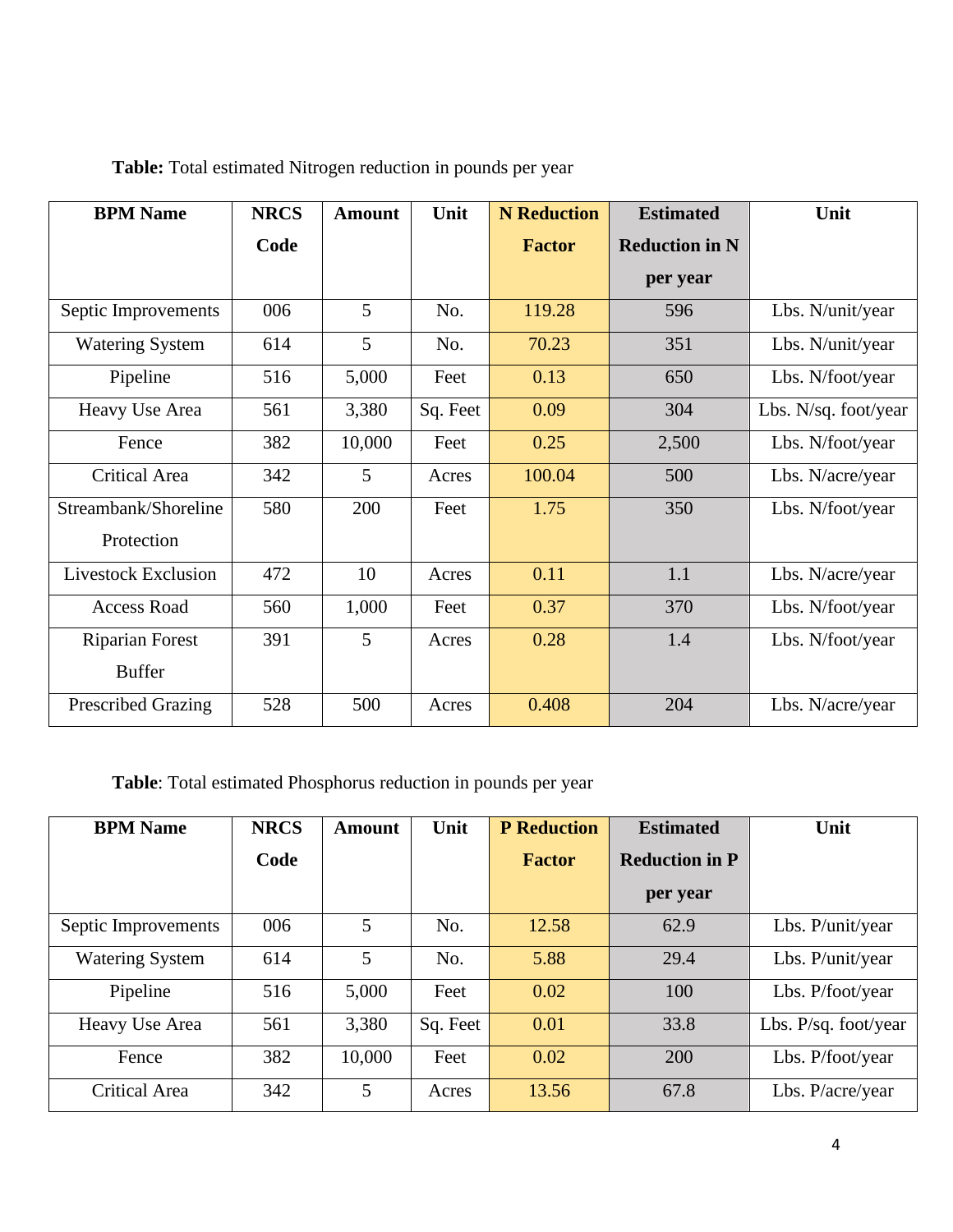| Streambank/Shoreline       | 580 | 200   | Feet  | 0.17  | 34    | Lbs. P/foot/year |
|----------------------------|-----|-------|-------|-------|-------|------------------|
| Protection                 |     |       |       |       |       |                  |
| <b>Livestock Exclusion</b> | 472 | 10    | Acres | 0.01  | 0.1   | Lbs. P/acre/year |
| <b>Access Road</b>         | 560 | 1,000 | Feet  | 0.03  | 30    | Lbs. P/foot/year |
| <b>Riparian Forest</b>     | 391 | 5     | Acres | 0.02  | 0.1   | Lbs. P/foot/year |
| <b>Buffer</b>              |     |       |       |       |       |                  |
| <b>Prescribed Grazing</b>  | 528 | 500   | Acres | 0.227 | 113.5 | Lbs. P/acre/year |

**Table**: Total estimated Sediment reduction in pounds per year

| <b>BPM Name</b>            | <b>NRCS</b> | <b>Amount</b> | Unit     | <b>Sediment</b>  | <b>Estimated</b>    | Unit                 |
|----------------------------|-------------|---------------|----------|------------------|---------------------|----------------------|
|                            | Code        |               |          | <b>Reduction</b> | <b>Reduction in</b> |                      |
|                            |             |               |          | <b>Factor</b>    | <b>Sediment per</b> |                      |
|                            |             |               |          |                  | year                |                      |
| Septic Improvements        | 006         | 5             | No.      | 7,128            | 35,640              | Lbs. N/unit/year     |
| <b>Watering System</b>     | 614         | 5             | No.      | 0.004            | 0.02                | Lbs. N/unit/year     |
| Pipeline                   | 516         | 5,000         | Feet     | 0.006            | 30                  | Lbs. N/foot/year     |
| Heavy Use Area             | 561         | 3,380         | Sq. Feet | 0.002            | 6.76                | Lbs. N/sq. foot/year |
| Fence                      | 382         | 10,000        | Feet     | 0.006            | 60                  | Lbs. N/foot/year     |
| Critical Area              | 342         | 5             | Acres    | 0.055            | 0.275               | Lbs. N/acre/year     |
| Streambank/Shoreline       | 580         | 200           | Feet     | 0.047            | 9.4                 | Lbs. N/foot/year     |
| Protection                 |             |               |          |                  |                     |                      |
| <b>Livestock Exclusion</b> | 472         | 10            | Acres    | 0.001            | 0.01                | Lbs. N/acre/year     |
| <b>Access Road</b>         | 560         | 1,000         | Feet     | 0.004            | $\overline{4}$      | Lbs. N/foot/year     |
| <b>Riparian Forest</b>     | 391         | 5             | Acres    | 0.002            | 0.01                | Lbs. N/foot/year     |
| <b>Buffer</b>              |             |               |          |                  |                     |                      |
| <b>Prescribed Grazing</b>  | 528         | 500           | Acres    | 0.333            | 166.5               | Lbs. N/acre/year     |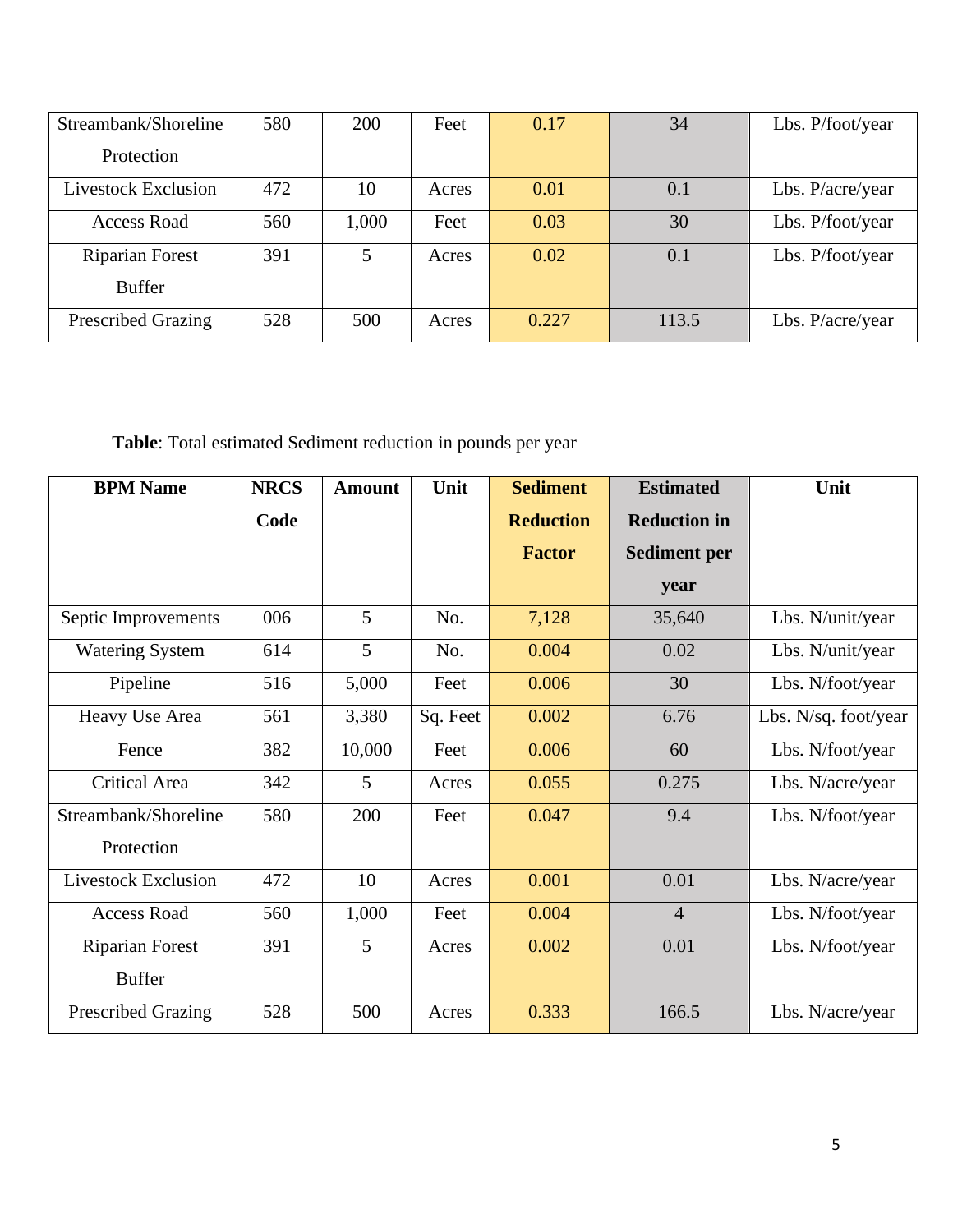Based on our BMP goals and the outcomes in Tables 4, 5  $\&$  6 we can eventually expect the following reductions once all goals are met.

- A. Total estimated Nitrogen reduction: 5,623.5 lbs. per year
- B. Total estimated Phosphorus reduction: 671.6 lbs. per year
- C. Total estimated Sediment reduction: 35,917 lbs. per year

## **BMP List and Budget**

Agriculture continues to be the main source of income for many of the residents in the Richland Creek Watershed. Historically, burley tobacco was the large source of farm revenue but recently less tobacco is being cultivated. The steep hilly topography is unsuited for large scale crop production resulting in a large portion of the land area being utilized for livestock operations. In attempts to subsidize the income from tobacco, many farmers are increasing their beef cattle herds and some even converting over to horses, sheep and goats. From a water quality standpoint, these agricultural trends have resulted in a reduction of tobacco related chemical loading and an increase in pathogen loading. An effective BMP implementation program can help alleviate many of these threats to this sensitive aquatic system.

| <b>BMP Name</b>                 | <b>Quantity per</b><br>vear | <b>Cost/Unit</b> | <b>Budget Estimate</b> |
|---------------------------------|-----------------------------|------------------|------------------------|
| *ex. Riparian Buffer            | 40 Ac                       | \$1,000/ac       | \$40,000               |
| Watering facilities, 4-hole     | 30 no                       | \$1,648/no       | \$49,440               |
| <b>Heavy Use Area</b>           | 10,140 sq ft                | $$1.30$ /sq ft   | \$13,182               |
| Livestock pipeline, rocky       | 15,000 ft                   | \$4.24/ft        | \$63,600               |
| Fence, 4-strand HT electric     | 20,000 ft                   | \$2.79/ft        | \$55,800               |
| Septic System Improvements      | 18 <sub>no</sub>            | \$8,000/no.      | \$144,000              |
| Critical area planting          | 10ac                        | \$229/ac         | \$2,290                |
| Mulching                        | 10ac                        | \$339/ac         | \$3,390                |
| Streambank/Shoreline Protection | 40 ft, 110 tons             | \$41/ton         | \$4,510                |
| <b>Access Road</b>              | $2,000$ ft                  | \$13/ft          | \$26,000               |
| Riparian Forest Buffer          | 16ac                        | \$1,112/ac       | \$17,792               |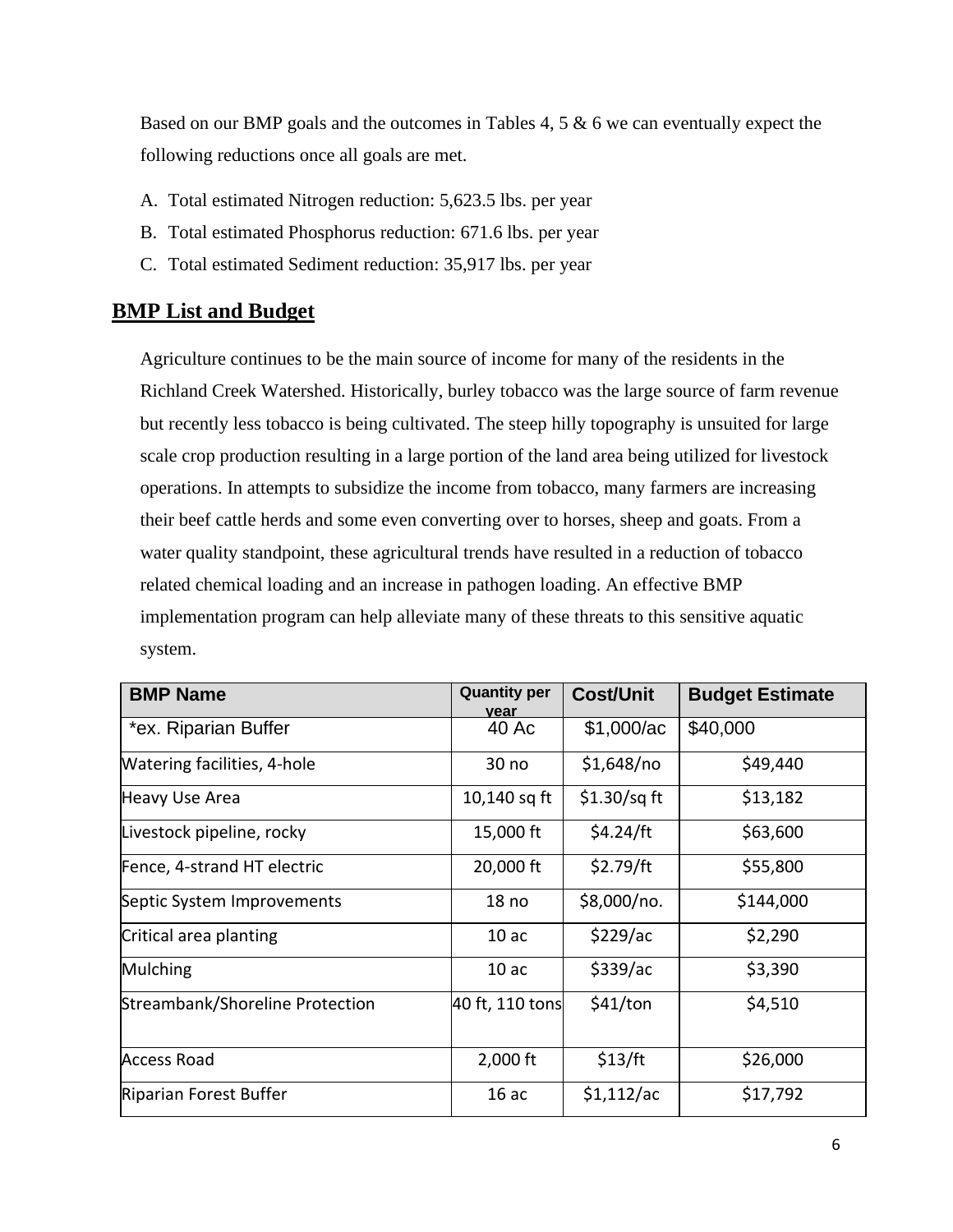| Prescribed grazing                       | 400 ac     | \$11/ac      | \$4,400   |
|------------------------------------------|------------|--------------|-----------|
| Aquatic Organism Passage, CMP culvert    | $60$ ft    | \$612/ft.    | \$36,720  |
| Tree/Shrub Preparation, mow & spray      | 16ac       | \$76/ac      | \$1,216   |
| Stream Crossing, ford crossings          | 1,200      | \$7.80/sq.ft | \$9,360   |
| Roof Runoff, gutters, downspouts, fascia | $1,500$ ft | \$7.84/ft    | \$11,764  |
| Underground Outlet for Roof Runoff       | 400 ft     | \$4.11/ft    | \$1,646   |
|                                          |            | Total        | \$445,110 |

# **Criteria to Assess Achievement of Load Reduction Goals**

*A set of criteria that can be used to determine whether loading reductions are being achieved over time and substantial progress is being made toward attaining water quality standards. Public Education.*

| <b>Success Indicators - Per Year</b>       | <b>Target</b>                             |
|--------------------------------------------|-------------------------------------------|
| Contact landowners concerning the benefits | 350 landowners                            |
| of agricultural and residential BMP        |                                           |
| implementation.                            |                                           |
| Conduct landowner visits to complete needs | 35 landowners                             |
| assessments and negotiate BMP              |                                           |
| implementation to reduce NPS pollution.    |                                           |
| Complete BMP projects to reduce NPS        | 20 landowners                             |
| pollution in the Richland Creek Watershed. |                                           |
| <b>Watering System</b>                     | 15 systems                                |
| Heavy Use Area Protection                  | 10,140 Sq. Ft.                            |
| Pipeline                                   | 15,000 Ft.                                |
| Fence                                      | 20,000                                    |
| Septic Systems Improved                    | 18 (5% of 3,527 total parcels, 180 in ten |
|                                            | years)                                    |
| Critical Area Planting                     | 10 acres                                  |
| Streambank/Shoreline Protection            | 40 Ft.                                    |
| <b>Access Road</b>                         | 2,000 Ft.                                 |
| <b>Riparian Forest Buffer</b>              | $16.0$ acres                              |
| <b>Prescribed Grazing</b>                  | 400 acres                                 |

## **BMP's installed per year**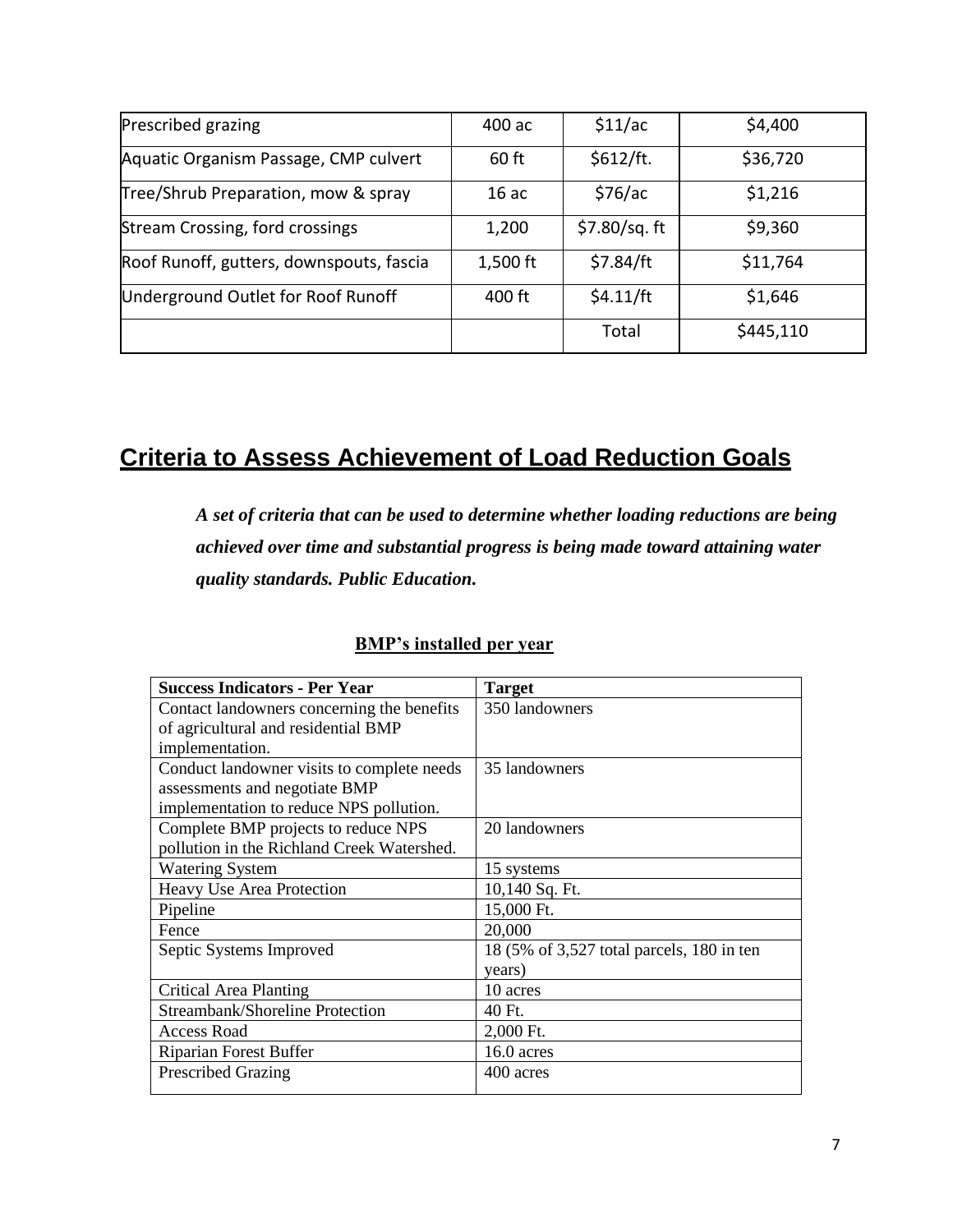| <b>Aquatic Organism Passage</b> | $60$ ft   |
|---------------------------------|-----------|
| Tree/Shrub Site Preparation     | 60 acres  |
| <b>Stream Crossing</b>          | 3 no      |
| <b>Roof Runoff Systems</b>      | 5 systems |

#### *<u>Education and Outreach</u>*

| <b>Success Indicators - Per Year</b>         | <b>Target</b>                             |
|----------------------------------------------|-------------------------------------------|
| Develop and distribute educational fliers to | 350 Fliers                                |
| target audiences throughout the watershed.   |                                           |
| Educational programs for Adults about the    | 50 Adults                                 |
| importance and ways of watershed             |                                           |
| protection.                                  |                                           |
| Educational programs for Children about the  | 50 Children at Rutledge Middle School and |
| importance and ways of watershed             | <b>Grainger High School</b>               |
| protection.                                  |                                           |

# **Monitoring and Documenting Success**

- *1.) A monitoring component to evaluate the effectiveness of the implementation efforts over time, measured against the criteria established under immediately above.*
- *2.) A description of interim measurable milestones for determining whether nonpoint source management measures or other control actions are being implemented.*

The Grainger County Soil and Water Conservation District will coordinate with NRCS, TN Valley Authority, TDEC, Grainger County Health Department, and other agencies and inform them of BMP's we are implementing in the Richland Creek Watershed.

In partnership with TDEC, and as possible, we will analyze available ambient water quality data. This information will assist us in assessing the collective level of positive impact Agricultural BMPs are having in our priority areas. The Knoxville Environmental Field Office covers Grainger County, see contact information below.